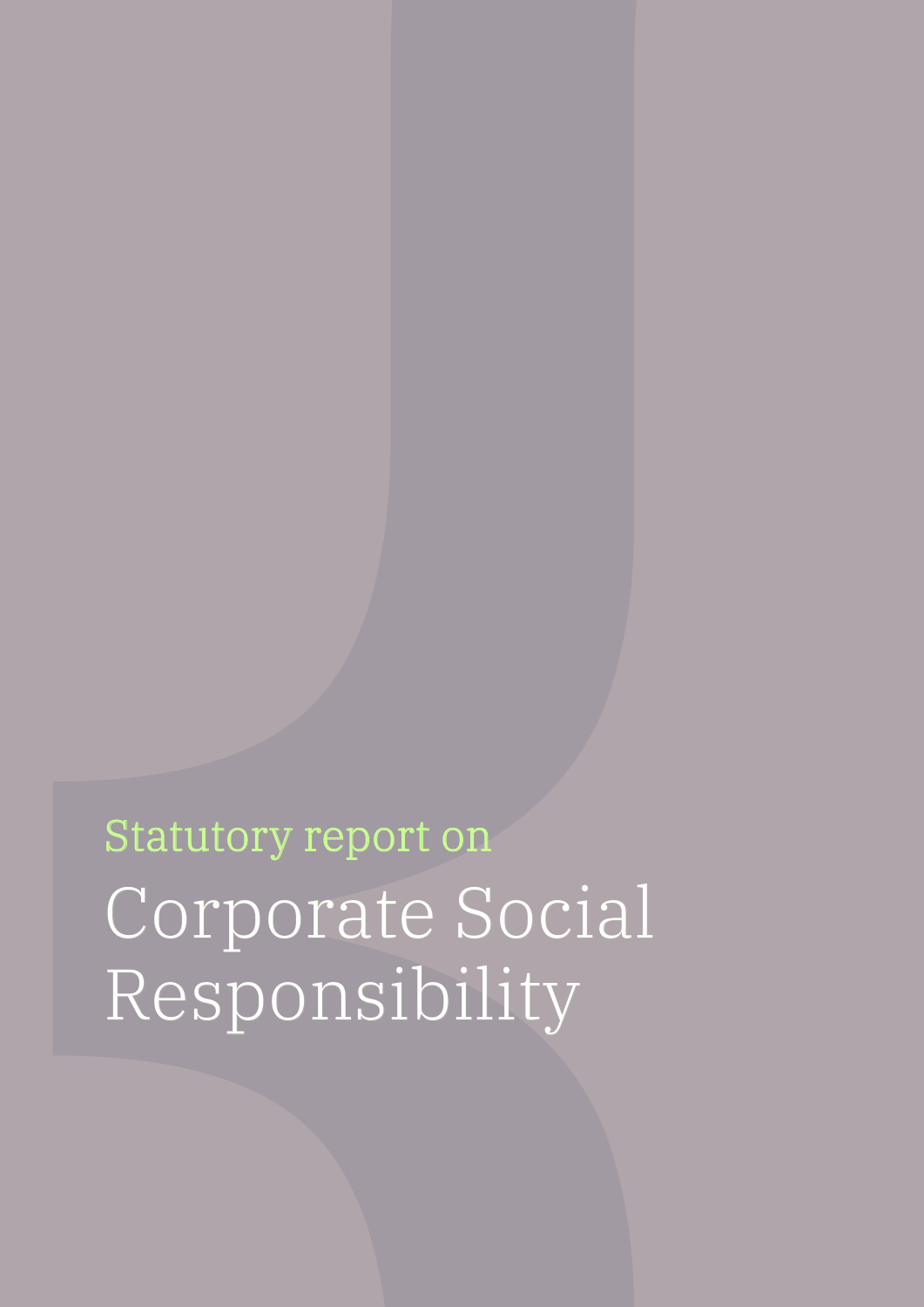# ProData Consult's approach to sustainability

ProData Consult's long-term business plan includes integrating sustainable business practices throughout the value chain. This by mitigating sustainability risks, grasping opportunities and by steadily improving sound governance, compliance, processes, tools and organization.

In 2018, ProData Consult took the first steps implementing the UN and OECD guidelines in corporation with external CSR consultants.

In 2019, ProData Consult formalized the governance around our future sustainability work. The Group COO chaired the sustainability steering group. The steering group advises the executive management and board in future sustainability plans. First initiative was to update ProData Consult's CSR strategy (including its CSR commitment). This was approved by executive management and the board. In 2020, this plan was revisited, and the internal Code of Conduct was updated and approved by the executive management and board.

The first risk analysis was done in 2019/20. The purpose was to create an overview and action

plan to mitigate or remove risks – and equally important; to create business opportunities. By creating a risk overview, we can mitigate severe breaches against international conventions that could lead to loss of employees (stress, sickness e.g.), customer churn, contractual sanctions e.g.

The company was evaluated in three sustainability areas: Environmental, Social/ Ethical and Anti-Corruption (Economic). Before the evaluation ProData Consult had already defined some actions to remove or mitigate risks. Nonetheless, the risk analysis generated an increased focus on intensifying our sustainability effort to meet our sustainability responsibilities.

The Sustainability Plan for 2021 will improve our operations. ProData Consult will work on incorporating GRI standards in the sustainability reporting. ProData Consult recognizes that stakeholders expect business conduct to impact society in positive way. The Company believes that sustainability is a competitive advantage for ProData Consult.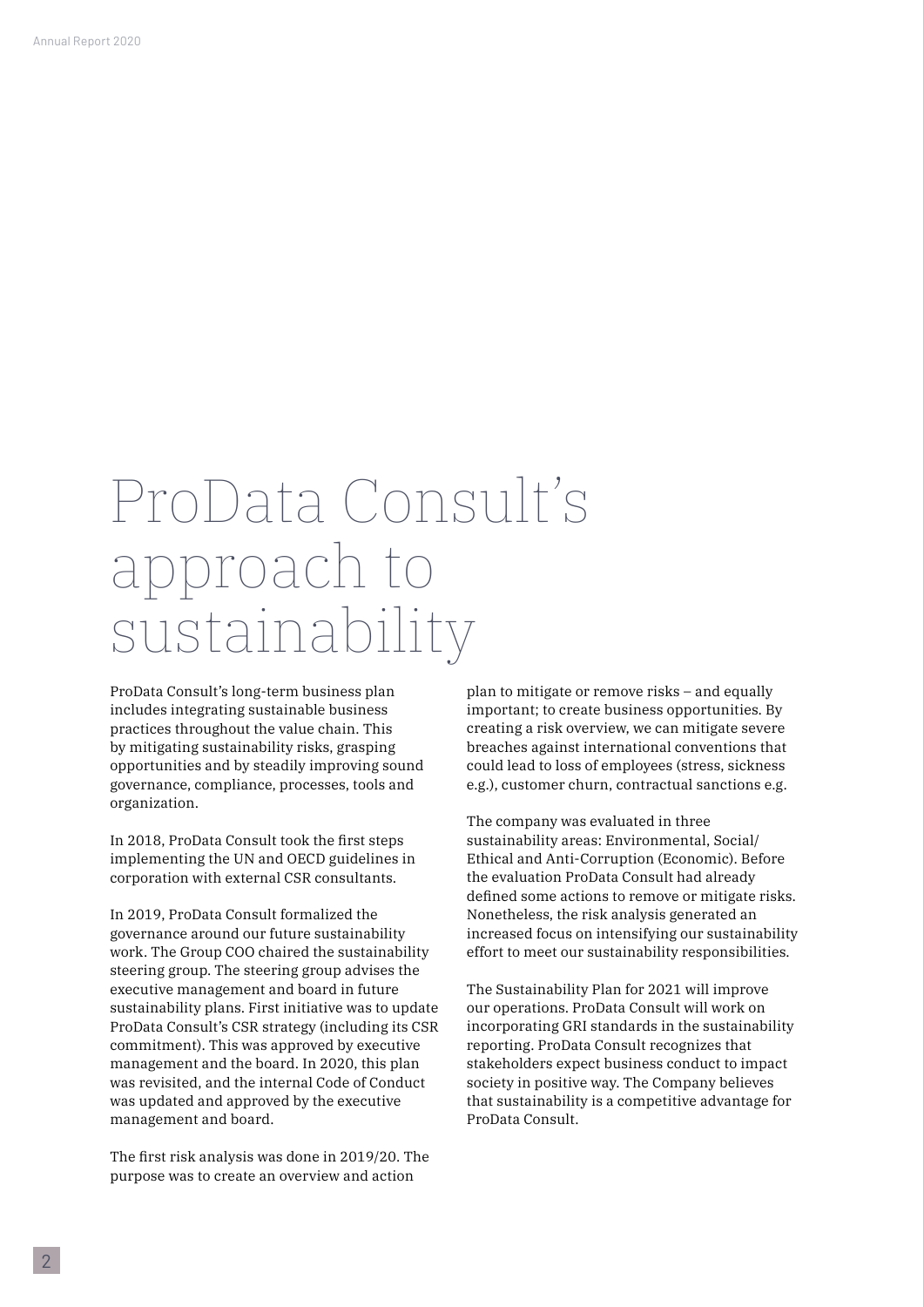### **Sustainability Overview**

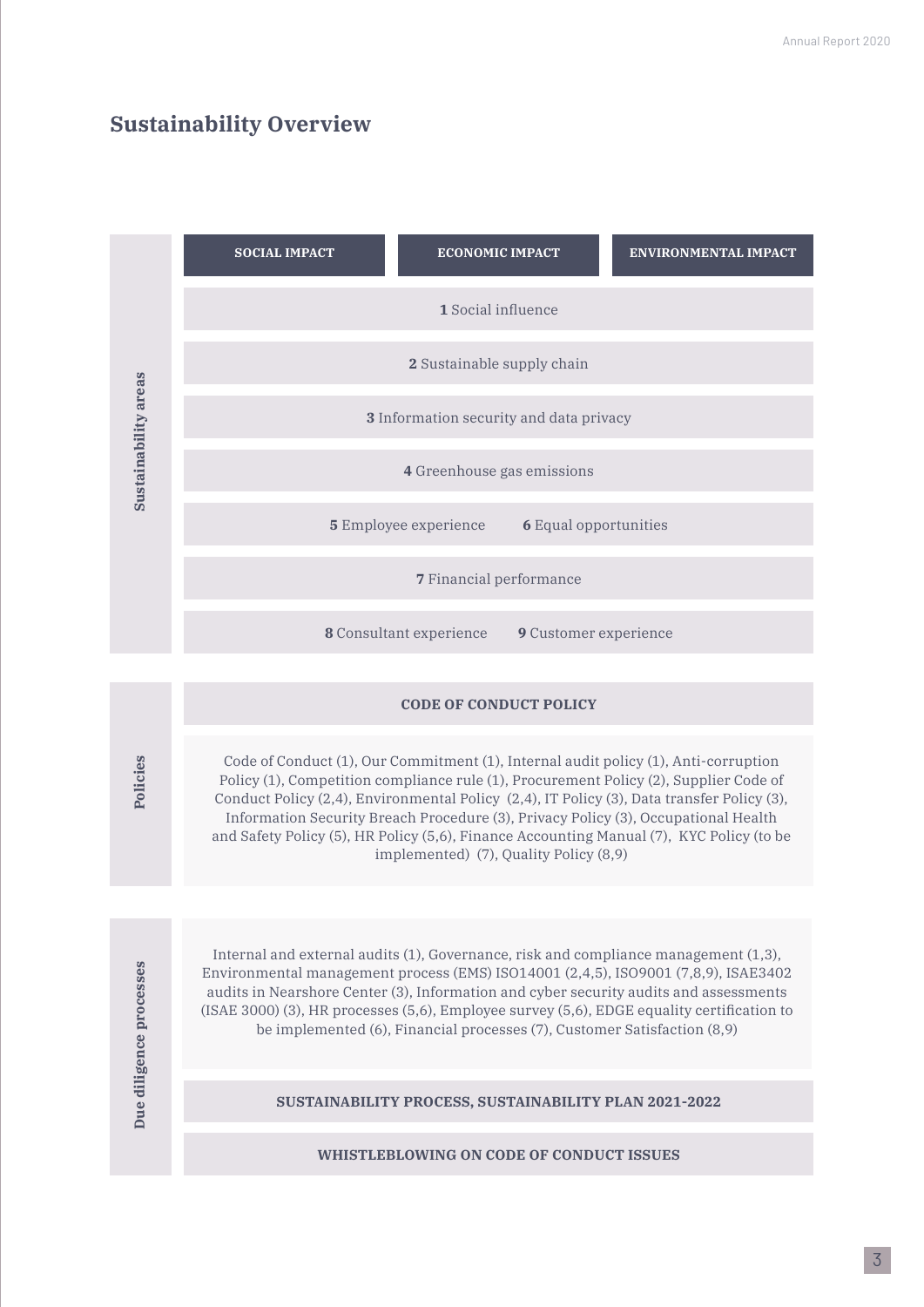**Policies and guidelines** Group Code of Conduct is aligned with international frameworks and norms, as well as local legislations. It outlines the ethical principles, which applies to all employees as well as any thirdparty contributing to our services, products or other business activities.

In late 2020, The Company implemented a separate Supplier Code of Conduct Policy clarifying the ethical guidelines applying to ProData Consult's suppliers. During 2021, these rules will be implemented in all new contracts with regular suppliers.

Group Anti-Corruption Policy provides practical guidelines on how to evaluate and avoid unethical behavior. Additionally, all employees are expected to adhere to our Competition Law Compliance Policy. We also have an Environmental Policy which outlines our precautionary approach to environmental management within the company and throughout the value chain. This rule is compliant with ISO 14001 requirements. In addition, other policies and rules supporting the management of specific sustainability areas have been implemented. All policies and rules as well as processes covering sustainability apply to our entire organization. Policies and rules are reviewed on an annual basis, as part of our compliance program.

#### **Implementing sustainability in daily business operations**

To support the organization in further implementing sustainability in daily business operations, a Sustainability Management System was introduced in 2020. The system (and processes) utilizes best practices from the United Nations Global Compact Management Model and GRI Standards.

Group Code of Conduct further supports the implementation of sustainable and ethical business practices across the entire organization. Mandatory trainings for all employees also cover e-learnings in GDPR, as well as a general security training. As sustainability concerns the whole company encourages employees to discuss and promote the positive sustainability outcomes that digitalization can enable for customers.

The CSR project group meets on a quarterly basis to review and ensure progress. In 2020, more effective communication of CSR has been introduced on ProData Consult's website. A complete sub-website that communicates 'Our Responsibility' – including our "Whistle-blower" solution has been implemented. This will make it easier for customers, consultants, and employees to communicate praise or criticism – or simply good ideas.

ProData Consult is committed to a culture where employees feel safe to speak up and report concerns and adhere to the principle of nonretaliation.

ProData Consult's sustainability plan 2021 captures and details our effort to maximize opportunities (and minimize risks) linked to sustainability in three directions – the environmental impact, the social/ethical impact and the operational impact.

#### **Environmental impact**

Climate change is a general issue for all people and should be addressed by all companies. The environmental impact of ProData Consult is mainly in two areas – energy consumption and business travel. We have set up plans in both areas to limit our footprint. And we have for the last three years seen a decrease in CO2 emissions per employee.

The Company has implemented ISO 9001 certified quality management system and ISO 14001 (EMS) in Sweden and will finalize the other countries in Q1 2021 (including parts of ISO 5001: Energy Audit). We have set up plans for implementing renewable energy in all our operations.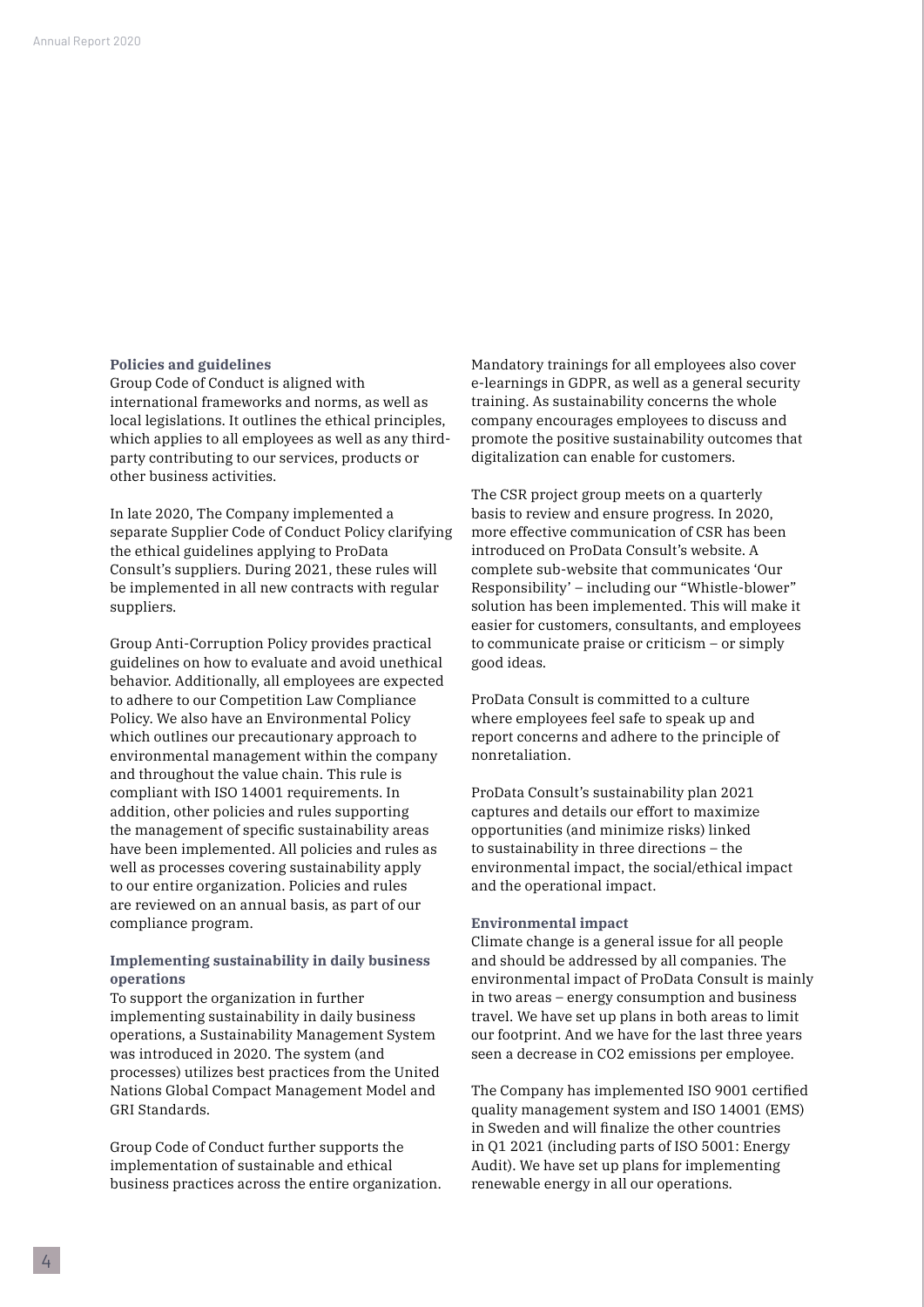# ProData Consult is committed to a culture where employees feel safe to speak up and report concerns

We have invested heavily in virtual meeting facilities – and online meetings have been a natural way of working thus limiting traveling – though when traveling is necessary we always try to find the most reliable and sustainable partners.

#### **Social/ethical impact**

Setting a good example as a company is a high priority in ProData Consult. We want to make sure that our values are taken seriously – doing right on how we treat people no matter colour, religion, age, ethnicity, or gender. And that these values are the enablers of business success.

ProData Consult has a detailed approach to business ethics. It is all described in Group Code of Conduct and Group Anti-Corruption Policy – and more importantly management is taking a pride in living by the words. The Company believes that living by the example and being transparent and open is fundamental to being a trustworthy partner for customers and consultants.

ProData Consult places a high priority on creating a healthy and attractive physical and psychological working environment that focuses on the wellbeing of its employees, including our policies on sickness absenteeism. The Company sickness absenteeism policy covers follow-up on employee workplace attendance and behaviour while also expressing the Company's compassionate interest in employees' well-being. The Company's sickness absence rates decreased from 2019 to 2020.

ProData Consult directly contributes to organisations that advocate and help to protect human rights, for example by making annual donations to Amnesty International and UNICEF. Risks related to violations of human rights are limited due to the Company's business model, policies and presence only in the EU. No violations of human rights were detected in 2020.

ProData Consult has an explicit policy of not doing business with any customers who abuse human rights, and the Company regularly evaluates its clients to identify any possible violations of human rights. The Company expects all our business relationships (clients, suppliers and consultants) to align their operations with the UN's Guiding Principles for Business and Human Rights (UNGPs) and the OECD Guidelines for Multinational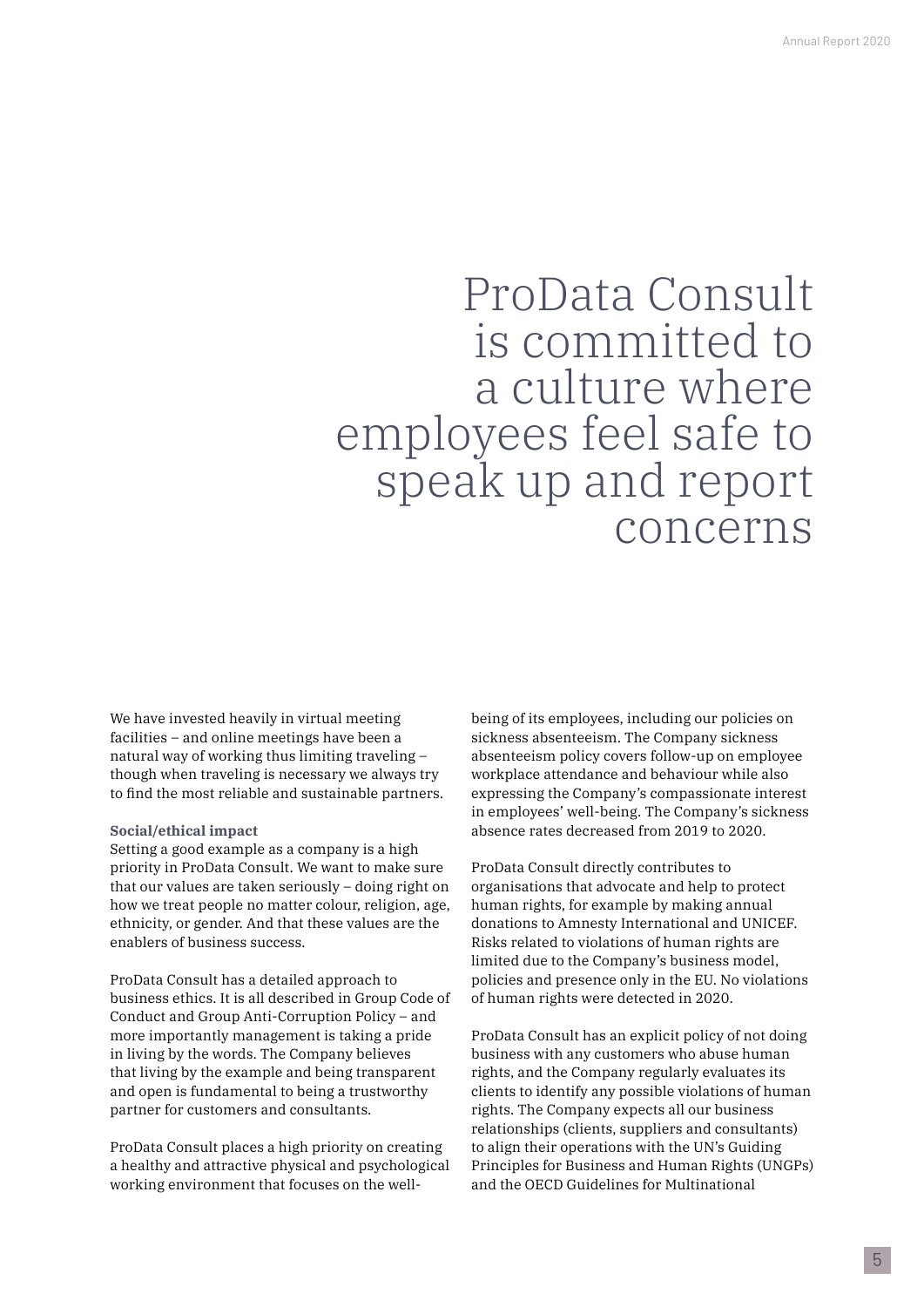Enterprises (OECD Guidelines) as well. This means clients, suppliers and consultants must pledge to prevent or mitigate adverse impacts on human rights, the environment and business ethics (anticorruption), and should address any actual adverse impacts that arise. The Company's expectations are further detailed in our Code of Conduct.

#### **Economic impact**

The DNA of ProData Consult is creating value for our stakeholders (customers, employees, investors and the general society). This is being done by supplying the best senior business and IT consultants to some of the biggest and most advanced companies in the region: financial institutions, ministries, insurance companies, pharmaceutical companies, etc.

A central aspect of the company promise is to have sustainable business conduct in the core of all processes and be open and transparent about performance through the value chain. The Company puts a great effort into documenting, auditing and measuring The Company's value chain. ProData Consult has an advanced digital platform and offer customers, employees and consultants full insight into the processing of their data. In 2019, this platform and supporting processes passed an ISAE 3000 GDPR audit. In 2020, we implemented a full ISMS platform to support registered individuals' privacy rights.

At the same time, an ISAE 3402 declaration for all nearshore services were implemented. Late 2020 the Company started implementing both ISO 9001 and 14001 as well as parts of ISO 5001 (will be finalized in Q1 2021) to make sure that all business is conducted with the highest integrity. The annual audits document ProData Consult's commitment to customers, consultants, and employees. The audits also help ProData identify risks that need to be addressed.

By fulfilling our promise - supplying the best senior business and IT consultant resources to private and public organizations we help improve the economic, social and environmental conditions in the markets where we operate. And at the same time, we create value and long-term success for employees, customers and consultants alike – and we will be an important part of progress and prosperity in the markets where we operate.

#### **Sustainability Reporting**

ProData Consult Sustainability Reporting has increased in volume and in stakeholder relevance in the last few years. This tendency will continue in 2021. New and ambitious plans will bring ProData sustainability to an even higher level. The Company will focus even more incorporating GRI standards in our Sustainability Reporting. As well as increase collaboration and partnerships with external stakeholders – investors, customers, suppliers and more.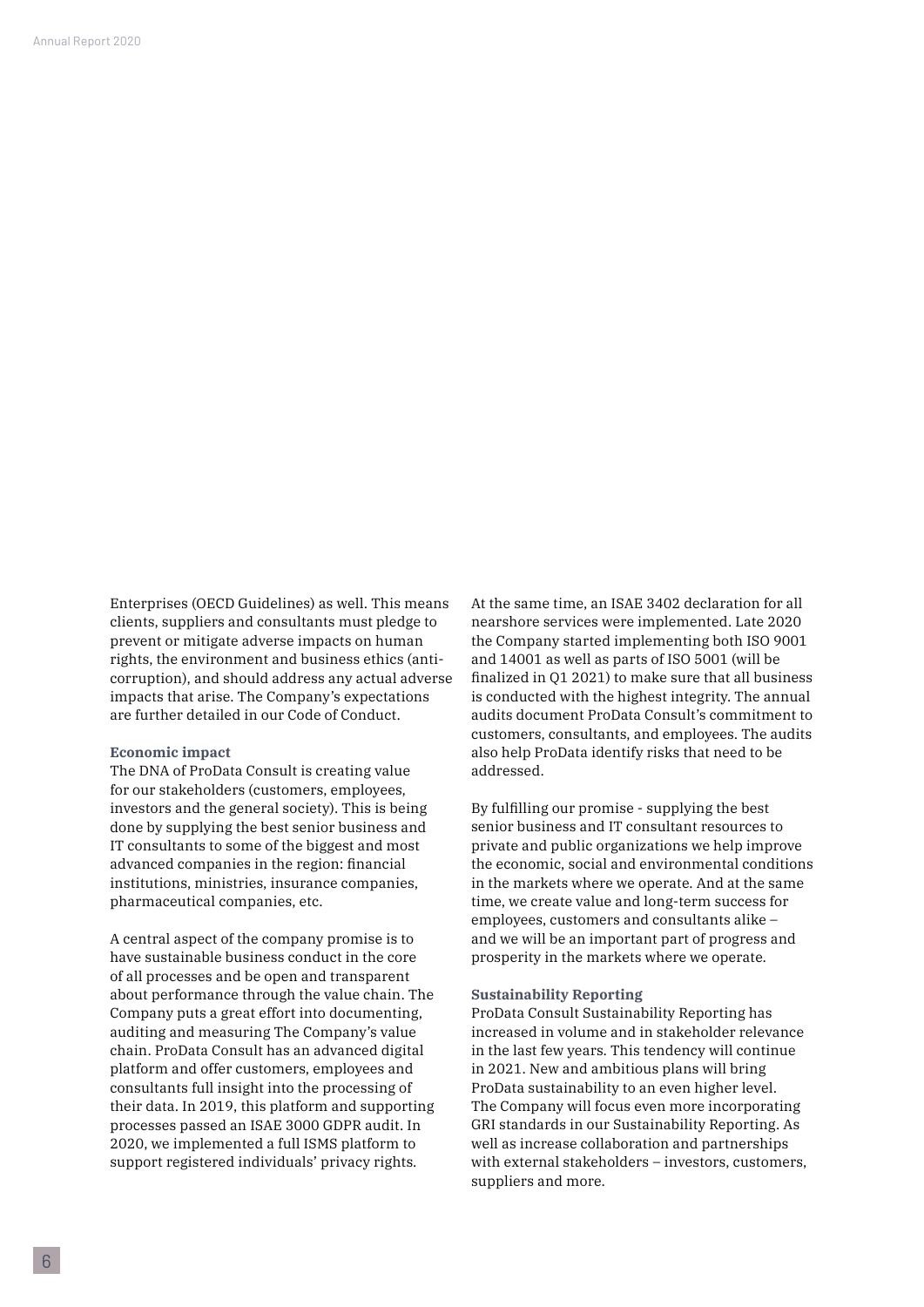The Company has been a member of the UN Global Compact initiative since 2014.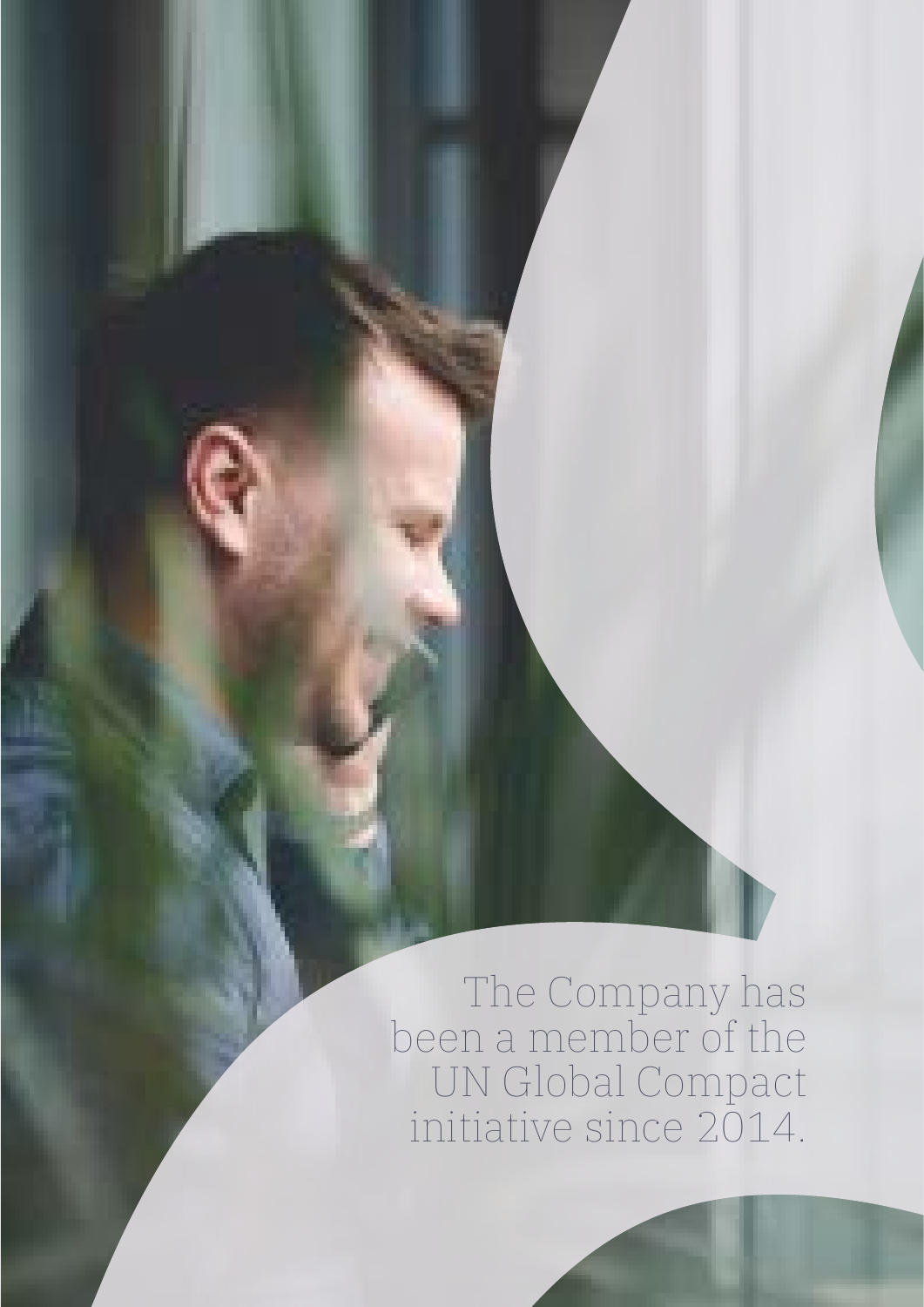#### **ESG KEY FIGURES**

|                                                             | Unit           | 2021<br>(targets) | 2020             | 2019             | 2018         |
|-------------------------------------------------------------|----------------|-------------------|------------------|------------------|--------------|
|                                                             |                |                   |                  |                  |              |
| <b>ENVIRONMENT</b>                                          |                |                   |                  |                  |              |
|                                                             | Tons           | 390.0             | 391.5            | 420.0            | 376.0        |
| CO2e, scope $1+2$                                           |                |                   |                  |                  |              |
| CO2e, scope 1+2+3                                           | Tons           | 900.0             | 945,0            | 1.010,4          | N/A          |
| CO2 per sqm.                                                | Tons           | 0.100             | 0,106            | 0,130            | N/A          |
| Water consumption                                           | m <sub>3</sub> | 1,600             | 1,586            | 2,367            | 1,915        |
| Water consumption per employee                              | m <sub>3</sub> | 8,8               | 10,6             | 16,8             | 16,2         |
| Office square meters                                        | m2             | 9,000.0           | 8,895.0          | 7,776.0          | 5,879.0      |
| <b>GOVERNANCE, RISK AND COMPLIANCE</b>                      |                |                   |                  |                  |              |
| Issues (service affected - still<br>running)                | Number         | 3                 | $\overline{4}$   | 7                | 8            |
| Disruptions (service down)                                  | Number         | $\mathbf{1}$      | $\mathbf{1}$     | $\overline{2}$   | 7            |
| Downtime in days                                            | Days           | $\overline{0}$    | 1.5              | 2.0              | 5.5          |
| Professional integrity incidents                            | Number         | $\mathbf{0}$      | $\mathbf{0}$     | $\overline{0}$   | $\mathbf 0$  |
|                                                             |                |                   |                  |                  |              |
| HUMAN CAPITAL, HEALTH AND WELL-BEING<br>Number of employees | <b>FTE</b>     | 183               | 150              | 141              | 118          |
|                                                             | $\%$           | 8.2%              |                  |                  |              |
| Employee turnover<br>Employees who have left ProData        |                |                   | 20.7%            | 17.7%            | N/A          |
| Consult                                                     | <b>FTE</b>     | 15                | 31               | 25               | 30           |
| - Voluntary resignation                                     | <b>FTE</b>     | 8                 | 11               | 14               |              |
| - Redundancy                                                | <b>FTE</b>     | 6                 | 17               | 8                |              |
| - Retirement                                                | <b>FTE</b>     | $\mathbf{1}$      | $\mathbf{1}$     | 3                |              |
| Recruited employees                                         | <b>FTE</b>     | 48                | 40               | 48               | 33           |
| Work related accidents                                      | Number         | $\boldsymbol{0}$  | $\boldsymbol{0}$ | $\boldsymbol{0}$ | $\mathbf{0}$ |
| Sickness ratio                                              | %/FTE          | 2.5%              | 2.9%             | 4.2%             | 2.9%         |
| Employee satisfaction                                       | $\%$           | 80.0%             | 77.4%            | 79.8%            |              |
| Gender split (female)                                       | $\%$           | 50.0%             | 59.5%            | 56.8%            | 52%          |
| Average age                                                 | Years          | 38                | 37               | 38               | 40           |
| Average seniority                                           | Years          | 4.5               | 4.4              | 4.3              | 4.5          |
| Nationality - Danish                                        | Number         | 60                | 53               | 59               | 59           |
| Nationality - non-Danish                                    | Number         | 123               | 97               | 82               | 58           |
| Nationality - non-Danish                                    | $\%$           | 67.4%             | 64.7%            | 58.2%            | 49.2%        |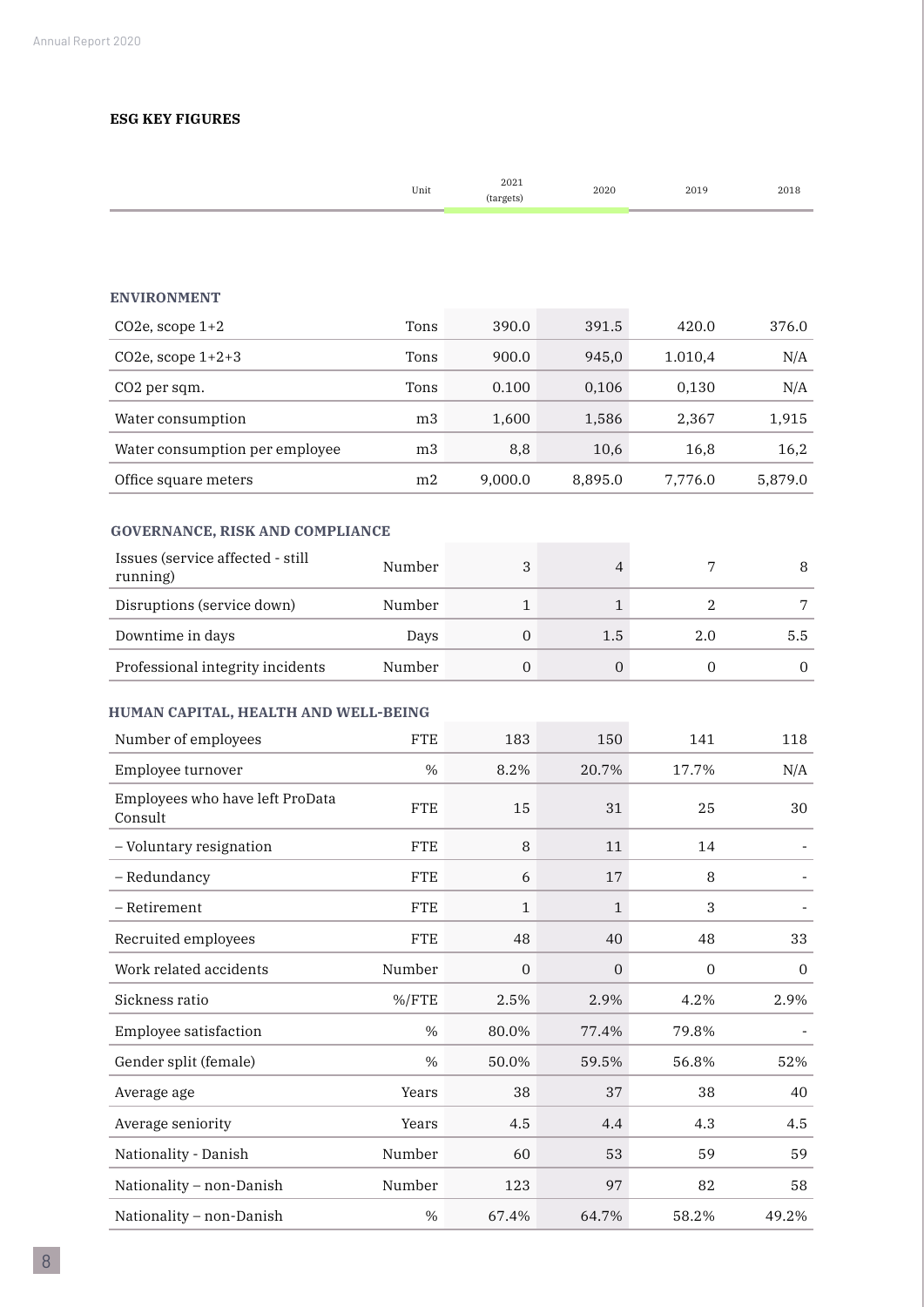#### **ESG KEY FIGURES**

| Unit                              | Unit   | 2021<br>(targets) | 2020           | 2019             | 2018             |
|-----------------------------------|--------|-------------------|----------------|------------------|------------------|
| <b>CUSTOMERS</b>                  |        |                   |                |                  |                  |
| Number of customers               | Number | 360               | 333            | 245              | 250              |
| Customer satisfaction             | %      | 81.0%             | 80.6%          | 81.7%            | 81.1%            |
| <b>MIDDLE MANAGEMENT</b>          |        |                   |                |                  |                  |
| Members                           | Number | 25                | 23             | 19               | 13               |
| Female                            | Number | 12                | 11             | 7                | $\overline{4}$   |
| Male                              | Number | 13                | 12             | 12               | 9                |
| Gender split (female)             | %      | 50.0%             | 47.8%          | 36.8%            | 30.8%            |
| Average age                       | Years  | 44                | 44             | 39               | 41               |
| Average seniority                 | Years  | 5.0               | 5.5            | 3.3              | 3.3              |
| Nationality - Danish              | Number | 10                | 10             | 10               | 4                |
| Nationality - non-Danish          | Number | 15                | 13             | 9                | $\overline{7}$   |
| <b>GROUP EXECUTIVE MANAGEMENT</b> |        |                   |                |                  |                  |
| Members                           | Number | 10                | 10             | 6                | 5                |
| Female                            | Number | $\overline{2}$    | $\overline{2}$ | $\overline{0}$   | $\overline{0}$   |
| Male                              | Number | 8                 | 8              | 8                | 5                |
| Gender split (female)             | %      | 20.0%             | 20.0%          | 0.0%             | 0.0%             |
| Average age                       | Years  | 50.0              | 48.0           | 49.7             | 48.0             |
| Average seniority                 | Years  | 7.5               | 7.5            | 8.2              | 8.7              |
| Nationality - Danish              | Number | 5                 | 5              | 5                | 4                |
| Nationality - non-Danish          | Number | 5                 | 5              | $\mathbf{1}$     | $\mathbf{1}$     |
|                                   |        |                   |                |                  |                  |
| <b>BOARD OF DIRECTORS</b>         |        |                   |                |                  |                  |
| Members                           | Number | 5                 | 6              | 6                | $\boldsymbol{0}$ |
| Female                            | Number | $\overline{2}$    | $\overline{2}$ | $\overline{2}$   | 2                |
| Male                              | Number | $\,3$             | $\overline{4}$ | $\overline{4}$   | 4                |
| Gender split (female)             | $\%$   | 40.0%             | 33.3%          | 33.3%            | 0.0%             |
| Average age                       | Years  | 53                | 53             | 52               | 52               |
| Average seniority                 | Years  | 4.0               | 3.2            | 2.2              | 2.1              |
| Nationality - Danish              | Number | $\overline{4}$    | $\overline{4}$ | $\overline{4}$   | 3                |
| Nationality - non-Danish          | Number | $\mathbf{1}$      | $\overline{c}$ | $\boldsymbol{2}$ | $\mathbf{1}$     |
| Board meetings                    | Number | 6                 | 6              | 6                | 5                |
| Attendance                        | $\%$   | 100%              | 97%            | 100%             | 100%             |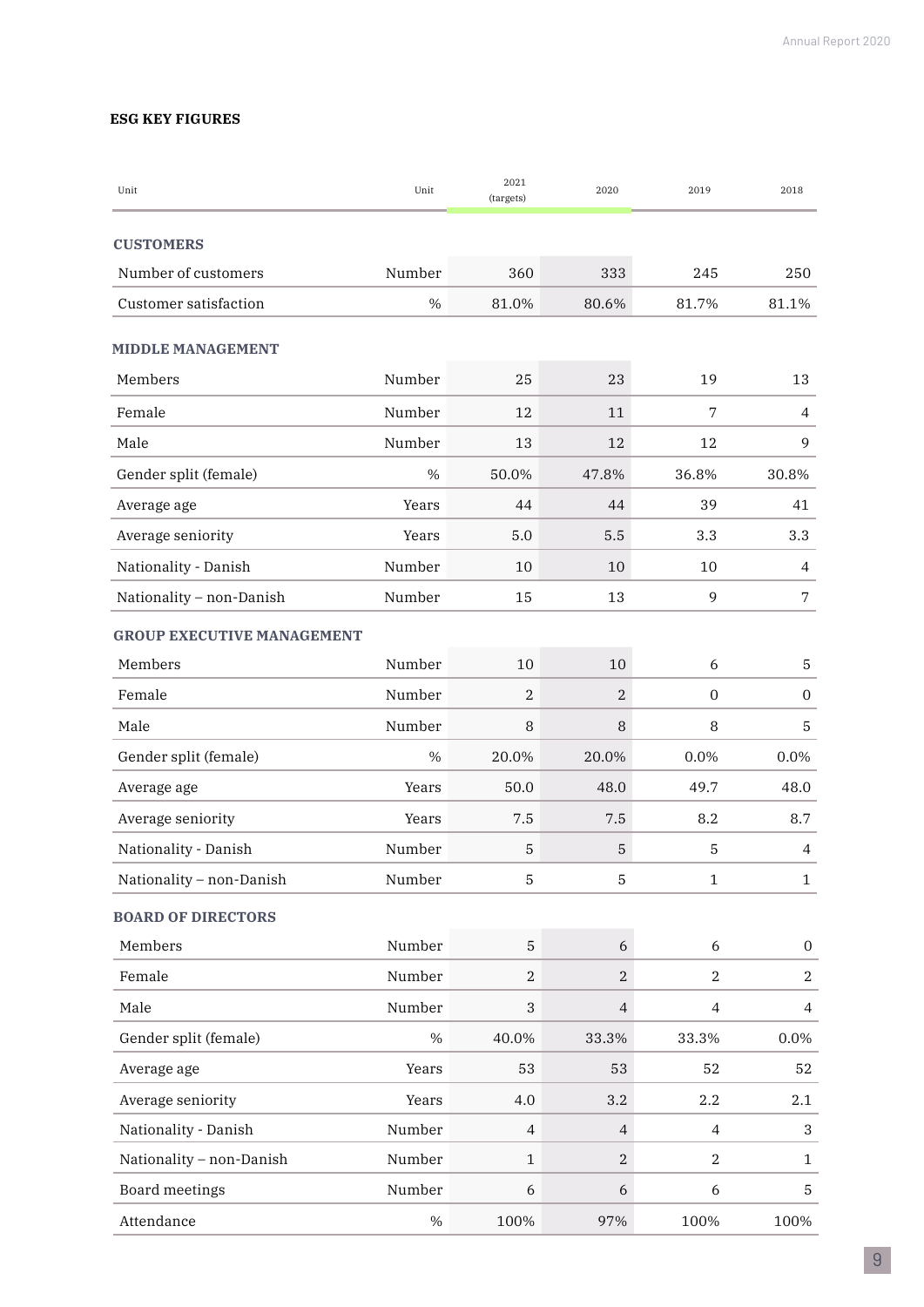#### **ESG DATA, DEFINITIONS**

#### **ENVIRONMENTAL DATA**

| CO2e, Scope 2                        | Yearly sum of kWh from electricity and district heating/<br>cooling per country, multiplied by a CO2 conversion<br>factor per country. |
|--------------------------------------|----------------------------------------------------------------------------------------------------------------------------------------|
| CO <sub>2</sub> e per m <sub>2</sub> | Average sum of square meters per year divided by total<br>CO2 emissions per year.                                                      |
| Water consumption                    | Gross sum of all water consumed.                                                                                                       |
| Water consumption per m2             | Average sum of square meters per year divided by water<br>consumption per year.                                                        |

#### **GOVERNANCE, RISK AND COMPLIANCE**

| Issues (service affected - still running) | Total number of performance issues per year                                                                         |
|-------------------------------------------|---------------------------------------------------------------------------------------------------------------------|
| # Disruptions                             | Total number of service disruptions per year                                                                        |
| # Downtime in days                        | Total number of customer downtime days per year.                                                                    |
| Professional integrity incidents          | Total number of Whistle-blowers (internal and<br>externals) and in note total amount of monetary losses<br>per year |

#### **HUMAN CAPITAL, HEALTH AND WELL-BEING**

| Number of employees                     | Sum of FTEs year end excluding pregnancy and<br>maternity leave.                                                                           |
|-----------------------------------------|--------------------------------------------------------------------------------------------------------------------------------------------|
| Members                                 | Sum of FTEs year end with a position in middle or<br>executive management.                                                                 |
| Female                                  | Sum of female FTEs year end.                                                                                                               |
| Male                                    | Sum of male FTEs year end.                                                                                                                 |
| Employee turnover                       | Sum of employees leaving ProData Consult yearly<br>divided by the average number of employees in a year.                                   |
| Employees who have left ProData Consult | Sum of employees leaving ProData Consult yearly<br>categorised into voluntary resignation, redundancy,<br>mutual agreement and retirement. |
| Recruited employees                     | Sum of employees recruited per year.                                                                                                       |
| Work-related accidents                  | Sum of work-related accidents per year.                                                                                                    |
| Sickness ratio                          | Sum of yearly absence days for all FTEs divided by the<br>sum of maximum working days per FTE.                                             |
| Employee satisfaction                   | Net promoter score from ProData Consult's well-being<br>survey year end.                                                                   |
| Gender split (female)                   | Female FTEs year end divided by total FTEs year end.                                                                                       |
| Average age                             | Sum of age per employee year end divided by sum of<br>employee's year end.                                                                 |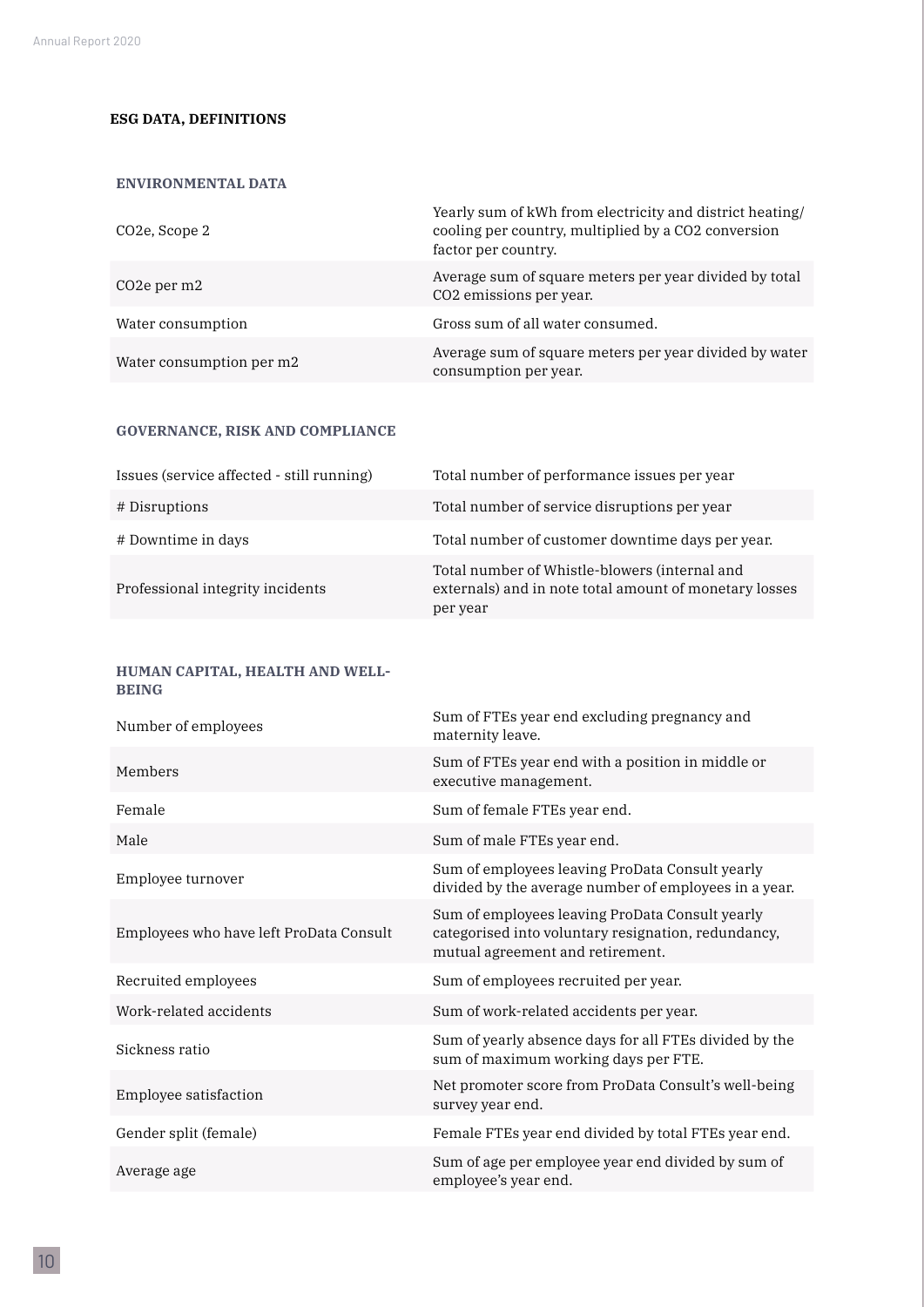| Average seniority        | Sum of years employees (working for ProData Consult<br>year-end) have worked for The Company year-end<br>divided by the sum of employee's year end. |
|--------------------------|-----------------------------------------------------------------------------------------------------------------------------------------------------|
| Nationality - Danish     | Sum of FTEs with Danish nationality year end.                                                                                                       |
| Nationality - non-Danish | Sum of FTEs with non-Danish nationality year end.                                                                                                   |

#### **CUSTOMERS**

| Number of customers   | Sum of individual customers invoiced per year.                                                                                                                                                                                      |
|-----------------------|-------------------------------------------------------------------------------------------------------------------------------------------------------------------------------------------------------------------------------------|
| Customer satisfaction | Weighted average of client satisfaction survey scores<br>from all countries per year scored $1-5$ . $1(20%) =$ poor,<br>2 (40%) = barely acceptable, $3(60%)$ = satisfactory, 4<br>$(80\%)$ = very good, 5: $(100\%)$ = outstanding |

#### **GOVERNANCE DATA**

| Members of the board                     | Sum of board members year end.                                                                                                                                             |
|------------------------------------------|----------------------------------------------------------------------------------------------------------------------------------------------------------------------------|
| Female members of the board              | Sum of female board members year end.                                                                                                                                      |
| Male members of the board                | Sum of male board members year end.                                                                                                                                        |
| Gender split (board members)             | Female board members year end divided by male board<br>members year end.                                                                                                   |
| Average age (board members)              | Sum of age per board member year end divided by sum<br>of board members year end.                                                                                          |
| Average seniority (board members)        | Sum of years board members (year-end) have been a<br>member of the board year end divided by the sum of<br>board members year end.                                         |
| Nationality – Danish (board members)     | Sum of board members with Danish nationality year<br>end.                                                                                                                  |
| Nationality - non-Danish (board members) | Sum of board members with non-Danish nationality<br>year end.                                                                                                              |
| Board meetings                           | Sum of board meetings per year.                                                                                                                                            |
| Attendance                               | Sum of board meetings that all board members have<br>attended per year divided by sum of maximum board<br>meetings that all board members could have attended<br>per year. |